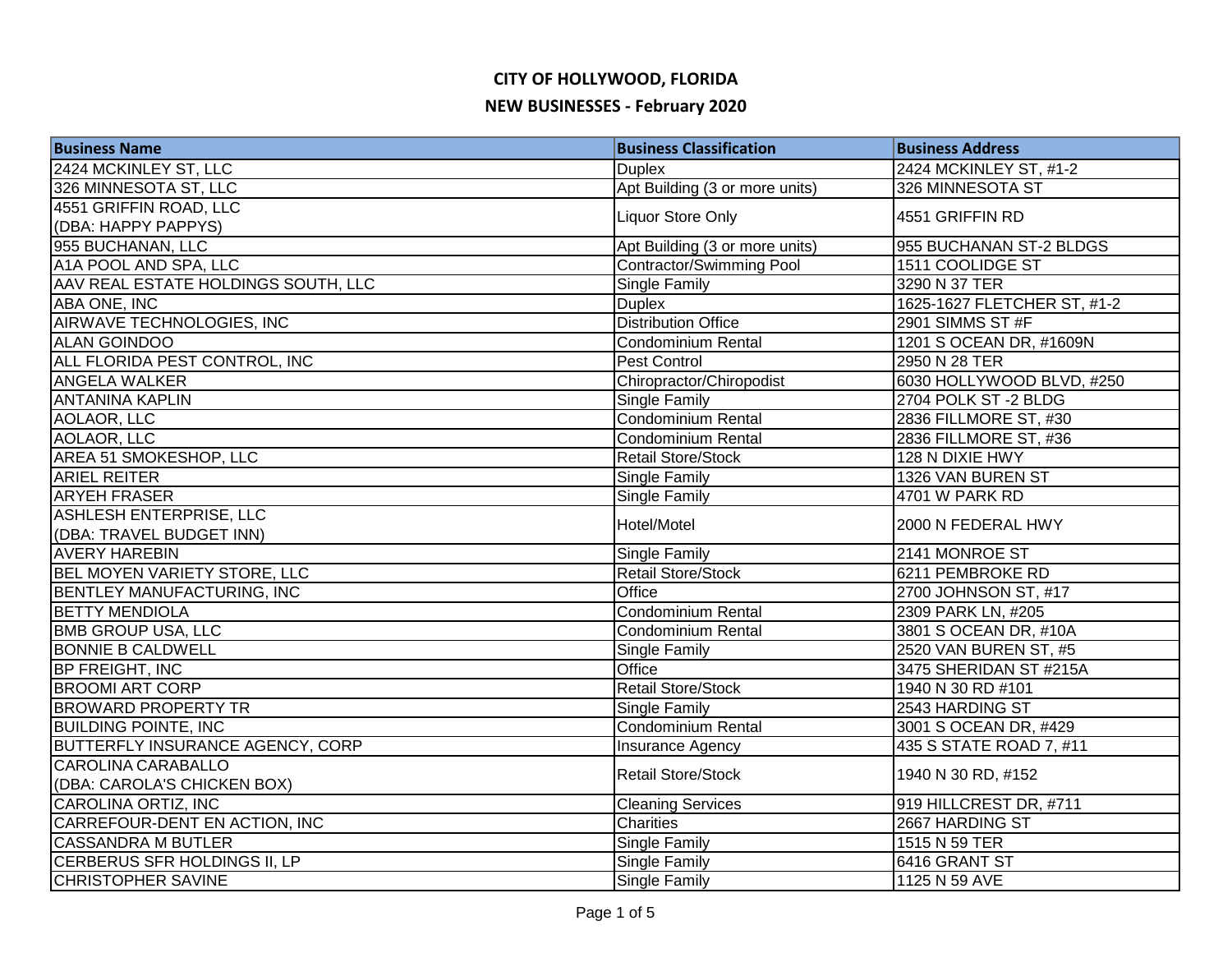| <b>Business Name</b>                         | <b>Business Classification</b>   | <b>Business Address</b>         |
|----------------------------------------------|----------------------------------|---------------------------------|
| <b>CLARK LEE</b>                             | Single Family                    | 1222 HOLLYWOOD BLVD             |
| CO & FO 60, LLC                              | <b>Condominium Rental</b>        | 3001 S OCEAN DR, #831           |
| <b>CONRAD MITCHELL</b>                       | Single Family                    | 3141 HOLLYWOOD BLVD             |
| CONSULTING KG, CORP                          | Office                           |                                 |
| (DBA: CONSULTING KG)                         |                                  | 901 HILLCREST DR, #301          |
| <b>DANIEL BISMUTH</b>                        | <b>Single Family</b>             | 1250 WASHINGTON ST              |
| <b>DAVID KRAMER</b>                          | Cosmetologists/Facials           | 2 OAKWOOD BLVD #190 - #2023     |
| (DBA: BROWS BY TINK)                         |                                  |                                 |
| <b>DAVID STRUL</b>                           | Single Family                    | 1305 DEWEY ST                   |
| DAY 7EVEN AUTOMOTIVE, LLC                    | <b>Auto Sales</b>                | 5900 DEWEY ST #202              |
| DEADEYE DENT REPAIR, LLC                     | Auto/Body Work Only              | 5710 MCKINLEY ST                |
| DEFALCO MOTOR COMPANY, LLC                   | <b>Auto Sales</b>                | 5725 RODMAN ST. STE A           |
| DESIRED DENTAL MED SERVICES, INC             | <b>Medical Office</b>            | 3939 HOLLYWOOD BLVD, #3B        |
| <b>DINSEYS, LLC</b>                          | <b>Retail Store/Stock</b>        | 1940 N 30 RD #88                |
| <b>DIVINE ROOTZ, LLC</b>                     | Cosmetologists/Facials           | 2 OAKWOOD BLVD, BLDG 190 STE 25 |
| <b>DR. STEPHANIE THOMAS</b>                  | Dentist/Orthodontist             | 3939 HOLLYWOOD BLVD, #3B        |
| DR. UPHOLSTERY, CORP                         | Furniture Refinishing/Upholstery | 5721 FUNSTON ST #7              |
| DZR, LLC                                     | Single Family                    | 4718 ROOSEVELT ST               |
| <b>EDUARDO SIMPSON</b>                       | Single Family                    | 4407 BUCHANAN ST                |
| <b>ERIKA LILIANA BERGSTROM</b>               | Internet Sales                   |                                 |
| (DBA: TEN ROSES)                             |                                  | 1810 N 47 AVE                   |
| EVELYN ESTHER HELLER                         | Single Family                    | 5500 N 35 ST                    |
| <b>FRANCISCO E. OLGUIN</b>                   | Courtesy Auto/Limo/Taxi          | 1776 POLK ST, #1202             |
| (DBA: ATLANTIS LIMOUSINES)                   |                                  |                                 |
| <b>FREED SALES, INC</b>                      | Office                           | 2901 SIMMS ST, STE F            |
| <b>GAFERNA INVESTMENTS, LLC</b>              | <b>Duplex</b>                    | 1947 LINCOLN ST                 |
| <b>GAFERNA INVESTMENTS, LLC</b>              | <b>Duplex</b>                    | 1935 LINCOLN ST                 |
| <b>GIGGLES ENTERTAINMENT &amp; MORE, INC</b> | <b>Party Planner</b>             | 2751 S OCEAN DR, #N702          |
| <b>GOLDBERG CONSTRUCTION, INC</b>            | <b>Duplex</b>                    | 1814 JEFFERSON ST, #1-2         |
| <b>GOTAMA, LLC</b>                           | <b>Condominium Rental</b>        | 2200 TAYLOR ST #201             |
| <b>HAGAR AZULAY</b>                          | Single Family                    | 4881 SW 34 TER                  |
| <b>HAYDER RAJA</b>                           | Condominium Rental               | 2600 S OCEAN DR, #S 107         |
| HEAD LINE CAR SALE, LLC                      | <b>Auto Sales</b>                | 5641 DEWEY ST                   |
| HEALING HANDS LOVING HEARTS, LLC             | <b>Alternative Medicine</b>      | 6570 SHERIDAN ST                |
| HOLLYWOOD CHEESESTEAK & MORE, LLC            | Restaurant/Bar                   | 1907 HOLLYWOOD BLVD             |
| HOLLYWOOD FENCE, INC                         | <b>Janitorial Services</b>       | 2414 GARFIELD ST                |
| <b>HORACE AUTOS, LLC</b>                     | <b>Automotive Service</b>        | 5660 RODMAN ST #3               |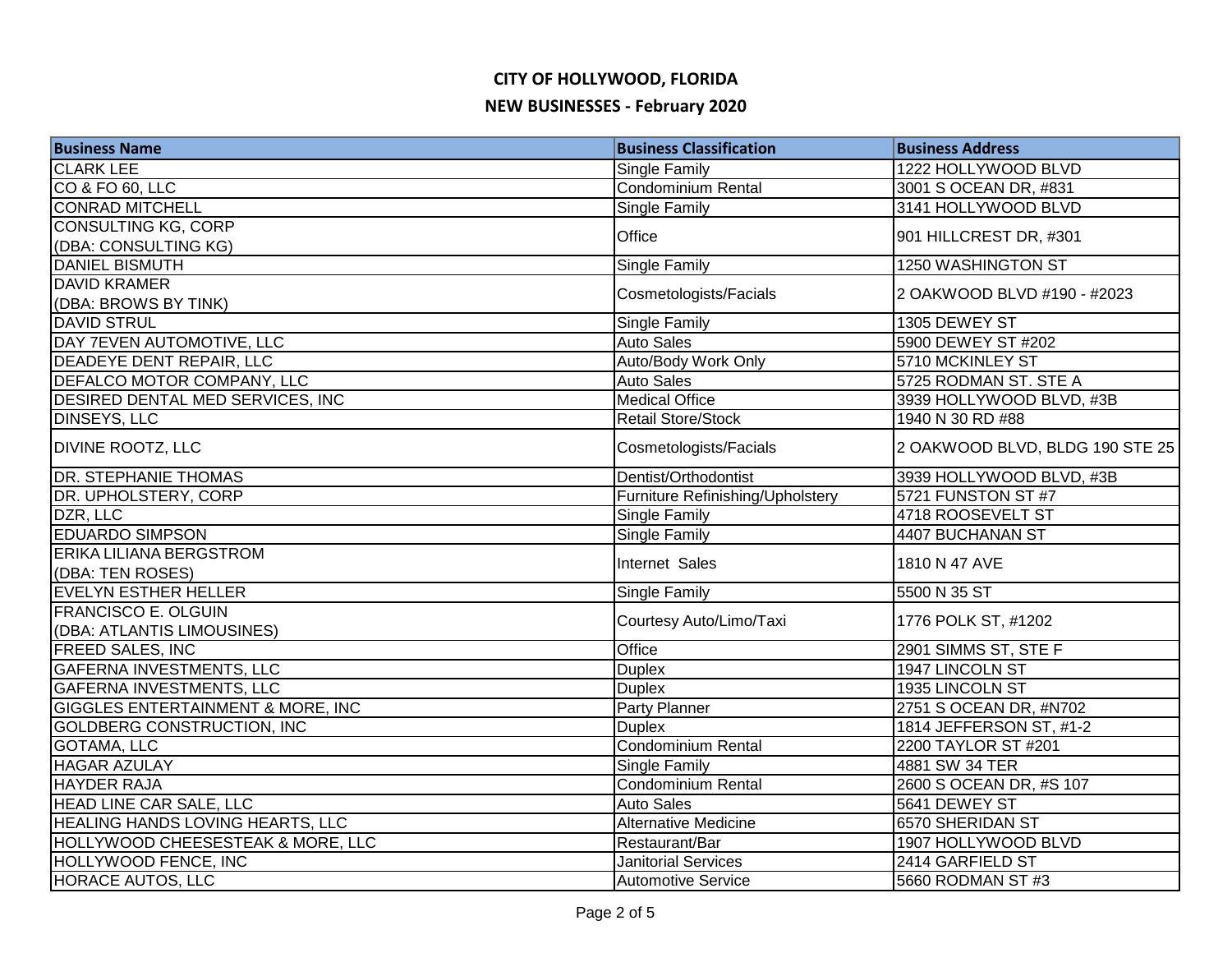| <b>Business Name</b>                    | <b>Business Classification</b> | <b>Business Address</b>      |
|-----------------------------------------|--------------------------------|------------------------------|
| <b>I&amp;L MOTORS, LLC</b>              | <b>Auto Sales</b>              | 1230 S DIXIE HWY             |
| <b>IMEBA SOLUTIONS REAL ESTATE, LLC</b> | Condominium Rental             | 4010 S OCEAN DR, #t3904      |
| INVESTMENTS & TECHNOLOGICAL DEV, LLC    | <b>Commercial Rental Units</b> | 1135 S 21 AVE                |
| INVESTMENTS & TECHNOLOGICAL DEV, LLC    | Manufacturing                  | 1135 S 21 AVE                |
| JACK SYLVIA, EST                        | <b>Condominium Rental</b>      | 2751 N SURF RD, #C-4         |
| <b>JAMIE BETH ROSENBLUM</b>             | <b>Beauty Parlor</b>           | 2 OAKWOOD BLVD, #190 STE 33  |
| (DBA: SASSAFRAS)                        |                                |                              |
| <b>JEANETTE BELLAN</b>                  | Attorney                       | 4000 HOLLYWOOD BLVD, STE 485 |
| <b>JENNIFER MATHIEU</b>                 | Internet Sales                 | 1921 N 53 AVE                |
| (DBA: A SOCIAL FETE)                    |                                |                              |
| <b>JIAHUA CHEN</b>                      | Single Family                  | 600 N 71 AVE                 |
| <b>JMSM LIMITED PARTNERSHIP</b>         | Condominium Rental             | 3901 S OCEAN DR, #4G         |
| JOYCE SHAIO DE MITRANI                  | <b>Condominium Rental</b>      | 1201 S OCEAN DR, #2001N      |
| JULIE ANN SCHOTTENSTEIN, DPM            | Physician/Podiatrist           | 210 S FEDERAL HWY, #302      |
| <b>KARAN ZAVERI</b>                     | Single Family                  | 1455 JOHNSON ST              |
| <b>KENNETH A. SABACINSKI</b>            | Physician/Podiatrist           | 1150 N 35 AVE, STE 225       |
| <b>KEVIN LOPEZ</b>                      | Chiropractor/Chiropodist       | 6030 HOLLYWOOD BLVD, STE 250 |
| <b>LEONID GERTSENZON</b>                | <b>Single Family</b>           | 2127 ADAMS ST                |
| LEVI TENNENHAUS                         | <b>Single Family</b>           | 1317 PIERCE ST               |
| <b>LEVI TENNENHAUS</b>                  | <b>Single Family</b>           | 1025 N SOUTHLAKE DR          |
| LIFESTYLE CONSTRUCTION GROUP, LLC       | Contractor/General             | 4006 N 30 AVE                |
| LIGHTPATH TRADING, LLC                  | <b>Retail Store/Stock</b>      | 1940 N 30 RD, #184           |
| (DBA: WHOLE WORLD FOODS)                |                                |                              |
| LZ INVESTMENTS CAPITAL, LLC             | Single Family                  | 2434 WASHINGTON ST           |
| MAMA PAZ, LLC                           | <b>Retail Store/Stock</b>      | 1940 N 30 RD, #147           |
| MANIFEST PSYCHOLOGY, INC                | Psychologist                   | 2514 HOLLYWOOD BLVD, #404    |
| MARILYN J CRESPO TR                     | <b>Duplex</b>                  | 2024 MADISON ST, #1-2        |
| <b>MARTIN SEIDNER TR</b>                | <b>Condominium Rental</b>      | 1201 S OCEAN DR, #1102S      |
| MEDIX FAMILY HEALTH CENTER, LLC         |                                |                              |
| (DBA: MEDIX URGENT CARE CENTER)         | <b>Medical Office</b>          | 3829 HOLLYWOOD BLVD          |
| <b>MENACHEM LIGHT</b>                   | <b>Single Family</b>           | 1241 HOLLYWOOD BLVD          |
| <b>MENACHEM M MINTZ</b>                 | <b>Single Family</b>           | 1210 LINCOLN ST              |
| MERUM PRIORATI USA, LLC                 | Apt Building (3 or more units) | 715 N 59 AVE                 |
| <b>MICHELLE E WEINER</b>                | Physician/Osteopath            | 1928 TYLER ST                |
| NEW CINGULAR WIRELESS PCS, LLC          | Mobile Phone Sale & Activation | 333 S STATE ROAD 7, #B       |
| ODATT AUTO CENTER, LLC                  | <b>Auto Sales</b>              | 5741 DEWEY ST #10            |
| PALM COFFEE ROASTERS, LLC               | Wholesale Merchandise          | 2238 HAYES ST                |
| PARKING ENFORCEMENT SOLUTIONS, INC      | Vehicle Immobilization         | 4000 HOLLYWOOD BLVD #555-S   |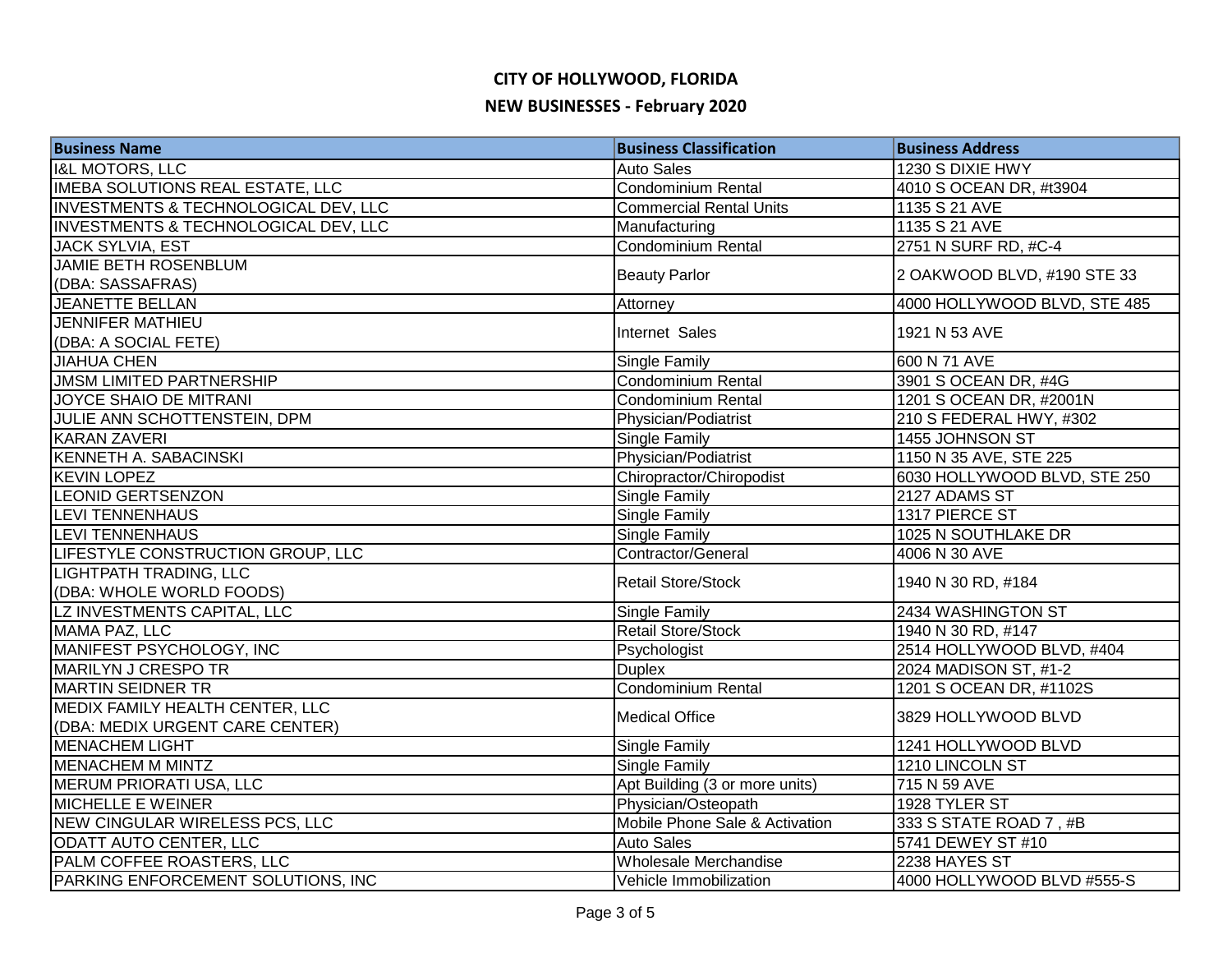| <b>Business Name</b>               | <b>Business Classification</b> | <b>Business Address</b>                     |
|------------------------------------|--------------------------------|---------------------------------------------|
| PATRICIA JONES                     | <b>Duplex</b>                  | 6326 LINCOLN ST                             |
| PC FAMILY, LLC                     | <b>Single Family</b>           | 1016 JOHNSON ST                             |
| PCR ELECTRIC, INC                  | Contractor/Electrical          | 420 N 72 TER                                |
| PIERCE STREET INVESTMENT, LLC      | <b>Duplex</b>                  | 6337 PIERCE ST, #1-2                        |
| PRESTIGIA REAL ESTATE FJM, INC     | Office                         | 2417 HOLLYWOOD BLVD                         |
| <b>PRO SCIENCE, LLC</b>            | <b>Single Family</b>           | 1801 N 39 AVE                               |
| RALPH & Y F GABRIELE REV LIV TR    | Single Family                  | 3601 CLEVELAND ST                           |
| <b>REBECCA &amp; ISRAEL MASAS</b>  | Single Family                  | 401 N 57 AVE                                |
| RESIDENTIAL SAVINGS MORTGAGE, INC  | Broker/Mortgage                | 2205 HOLLYWOOD BLVD                         |
| RICHARD L MALOVE REV TR II         | Single Family                  | 328 BALBOA ST                               |
| ROSA Y VALLADARES-PASTOR           | <b>Condominium Rental</b>      | 2200 TAYLOR ST, #101                        |
| <b>RUSLAN BASHMAKOV</b>            | Single Family                  | 4323 VAN BUREN ST                           |
| <b>SALAUES INVESTMENTS, LLC</b>    | Condominium Rental             | 1830 RADIUS DR, #217                        |
| <b>SCHIEBER HOLDINGS, LLC</b>      | <b>Duplex</b>                  | 2530 ROOSEVELT ST                           |
| <b>SCOTT SANDER</b>                | Accountant/Auditors            | 4000 HOLLYWOOD BLVD, STE 555-S              |
| SEMINOLE SHOPPING CENTER, LLC      | <b>Commercial Rental Units</b> | 4201-4241 N STATE ROAD 7                    |
| <b>SHARON TOMOSISS LIV TR</b>      | Single Family                  | 3501 N 41 CT                                |
| SOMERSET THERAPEUTICS, LLC         | Office                         | 6100 HOLLYWOOD BLVD #207                    |
| <b>SONIA SMITH</b>                 | Single Family                  | 1517 MONROE ST                              |
| SOUTH FLORIDA VOICE AND DATA, LLC  | Office                         | 435 N CRESCENT DR                           |
| <b>STEVE JEAN-FRANCOIS THOMAS</b>  | <b>Single Family</b>           | 6371 SIMMS ST                               |
| SW-HOLLYWOOD, LLC                  | Apt Building (3 or more units) | 1902 DEWEY ST- 2 BLDGS                      |
| SZECHUAN EMPIRE NORTH, INC         | Small Vendor/Mobile            |                                             |
| TANO VENTURES, LLC                 | Single Family                  | 2135 LINCOLN ST                             |
| TAX BARON ACCOUNTING SOLUTIONS INC | <b>Tax Services</b>            | 625 S STATE ROAD 7                          |
| <b>TGCB HOLDINGS, LLC</b>          | Single Family                  | 2130 FUNSTON ST                             |
| THE GOOD VIBE REAL ESTATE CORP     | Apt Building (3 or more units) | 319 CONNECTICUT ST #1-4-<br><b>SUBLEASE</b> |
| THE NORMAN COCHRAN TRUST           | <b>Duplex</b>                  | 6492-6494 MOSELEY ST                        |
| <b>THOMAS REGNIER</b>              | Attorney                       | 4000 HOLLYWOOD BLVD, #485                   |
| <b>TIM G TSIOTSIAS</b>             | <b>Condominium Rental</b>      | 400 N SURF RD, #1004                        |
| <b>TIMOTHY L THOMAS</b>            | <b>Duplex</b>                  | 2036 MADISON ST, #1-3                       |
| TRAJECTORY AVIATION, LLC           | Office                         | 400 S 57 AVE                                |
| US LUMBER SUPPLY, LLC              | Wholesale Merchandise          | 4040 N 29 AVE                               |
| VG RE GARFIELD 613, LLC            | Single Family                  | 1162 GARFIELD ST                            |
| <b>VL FAMILY, LLC</b>              | Single Family                  | 1315 GARFIELD ST                            |
| <b>WICKED BREAD CO</b>             | <b>Retail Store/Stock</b>      | 1940 N 30 RD #346                           |